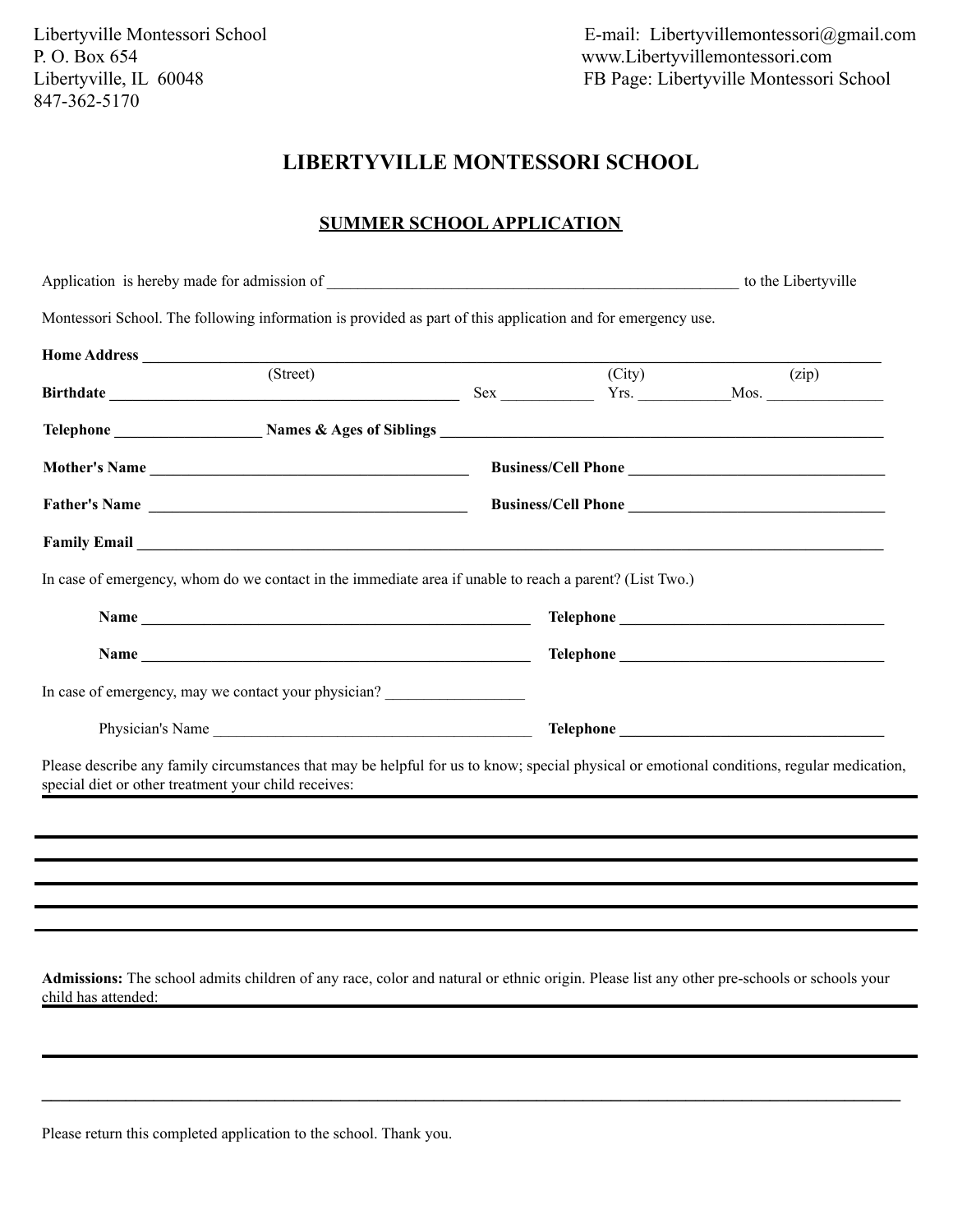# **Programs and Tuition Summer**

**Ages 3 - 9 year olds**

|               |                       |                | 3 Day          |                |               |                  |
|---------------|-----------------------|----------------|----------------|----------------|---------------|------------------|
| <b>Select</b> | <b>Options</b>        |                | June 1- July 1 | July 5-July 29 | Aug. $1 - 31$ | Days Available   |
| One           |                       |                |                |                |               |                  |
|               | 3 Half Day Morning    | $(8:30-11:30)$ | \$477.00       | \$477.00       | \$477.00      | M T W TH F       |
|               | 3 Half Day With Lunch | $(8:30-12:30)$ | \$588.00       | \$588.00       | \$588.00      | W<br>TH F<br>M T |
|               | 3 Full Day            | $(8:30-3:00)$  | \$800.00       | \$800.00       | \$800.00      | TH F<br>M T<br>W |
|               | 3 Extended Day        | $(7:30-6:00)$  | \$1,011.00     | \$1,011.00     | \$981.00      | TH F<br>W<br>M T |

### **4 Day**

| <b>Select</b> | <b>Options</b>            |                | June 1- July 1 | July 5-July 29 | Aug. $1 - 31$ | Days Available |
|---------------|---------------------------|----------------|----------------|----------------|---------------|----------------|
| One           |                           |                |                |                |               |                |
|               | <b>4 Half Day Morning</b> | $(8:30-11:30)$ | \$550.00       | \$550.00       | \$550.00      | M T W TH F     |
|               | 4 Half Day With Lunch     | $(8:30-12:30)$ | \$667.00       | \$667.00       | \$667.00      | M T W TH F     |
|               | 4 Full Day                | $(8:30-3:00)$  | \$933.00       | \$933.00       | \$933.00      | M T W TH F     |
|               | <b>4 Extended Day</b>     | $(7:30-6:00)$  | \$1,110.00     | \$1,110.00     | \$1.075.00    | M T W TH F     |

## **5 Day**

|               | $\mathbf{v}$ $\mathbf{v}$ $\mathbf{u}$ $\mathbf{y}$ |                |                |                |               |                      |  |  |
|---------------|-----------------------------------------------------|----------------|----------------|----------------|---------------|----------------------|--|--|
| <b>Select</b> | <b>Options</b>                                      |                | June 1- July 1 | July 5-July 29 | Aug. $1 - 31$ | Days Available       |  |  |
| One           |                                                     |                |                |                |               |                      |  |  |
|               | <b>5 Half Day Morning</b>                           | $(8:30-11:30)$ | \$627.00       | \$627.00       | \$627.00      | <b>Monday-Friday</b> |  |  |
|               | <b>5 Half Day With Lunch</b>                        | $(8:30-12:30)$ | \$750.00       | \$750.00       | \$750.00      | <b>Monday-Friday</b> |  |  |
|               | 5 Full Day                                          | $(8:30-3:00)$  | \$1,033.00     | \$1,033.00     | \$1,033.00    | <b>Monday-Friday</b> |  |  |
|               | <b>5 Extended Day</b>                               | $(7:30-6:00)$  | \$1,233.00     | \$1,233.00     | \$1,193.00    | <b>Monday-Friday</b> |  |  |

\* Dates subject to change

## **Tuition is due the 1st of each month**

- Special Hours of 9-5 for the weeks of: May 31-June 3, August 1-5, and August 29-31. (Reason for price difference for Aug. tuition for full day)
- Summer session dates are not transferable to another student. Change-in session dates can be honored only at the discretion of the Administrator and are subject to the availability of sessions and class balances.
- I understand that children are admitted for the summer session as checked by me on this form and that my agreement to pay is not subject to adjustments for illness, absence, vacation, holidays or withdrawals.
- **●** Libertyville Montessori School accepts children of any race, color, and natural or ethnic origin. Acceptance of children is on an individual basis. Consideration is given to class composition and available space and programs.
- **●** \$50/cash supply fee per session registered. (Covers the cost of supplies, special lunches, and activities)

#### **No summer school July 4 th due to 4 th of July observance!**